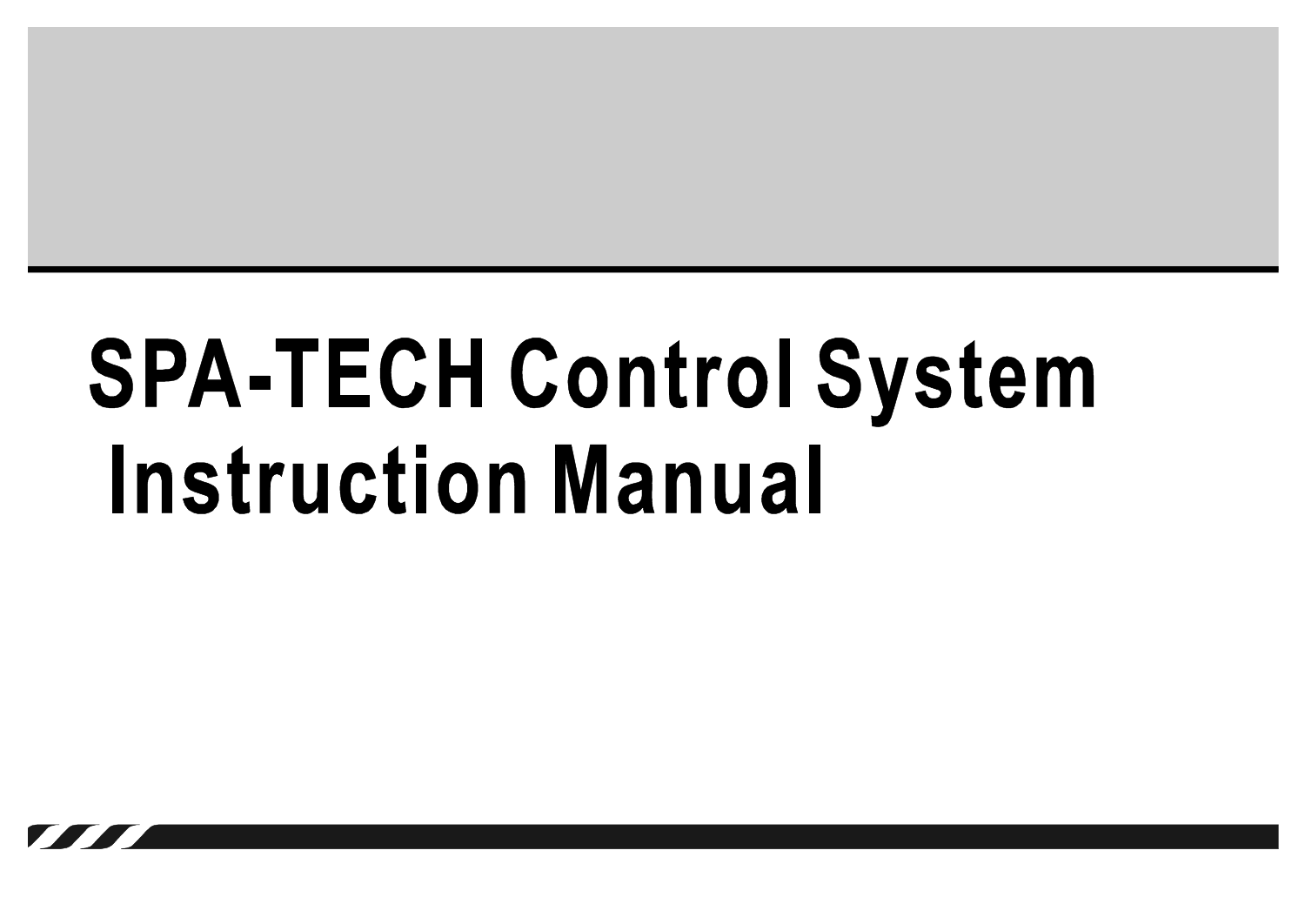# **TABLE OF CONTENTS**

## GENERAL INTRODUCTION ------------ 1

| Compatibility ------------------------------ 1    |  |
|---------------------------------------------------|--|
|                                                   |  |
| Heating control ---------------------------- 1    |  |
| Multimedia control ----------------------- 1      |  |
| Expansibility --------------------------------- 1 |  |

## SPA-TECH CONTROL PANEL ----------- 2

| SPA-Tech control panel operation instruction ----- 2 |  |
|------------------------------------------------------|--|
| Stand-by/startup --------------------------- 3       |  |
| Temperature setting ------------------------ 3       |  |
| Systemic time setting ------------------------ 3     |  |
| The filtering cycle setting ---------------------- 4 |  |
| Mode setting ------------------------------- 4       |  |
| Light setting --------------------------------- 5    |  |
| Massage automatically turns off function --------- 5 |  |
| Digital diagnostics function -------------------- 5  |  |

| Hose and pipe clearing cycle function ----------- 5    |
|--------------------------------------------------------|
| Memory function --------------------------- 5          |
| Expanding function -------------------------- 5        |
| Night light function -------------------------- 5      |
| Default setting ------------------------------ 5       |
|                                                        |
| DIP SWITCH SETTING --------------- 6                   |
| <b>SPA-TECH CONTROL SYSTEM</b>                         |
| CIRCUIT DIAGRAM ------------------- 7                  |
| SPA - Tech control system master circuit diagram --- 7 |
| SPA - Tech extension circuit diagram ------------ 7    |
|                                                        |
| VOLTAGE JUMPER SET UP ----------- 7                    |
|                                                        |
| PROBLEM SHOOTING --------------- 8                     |
|                                                        |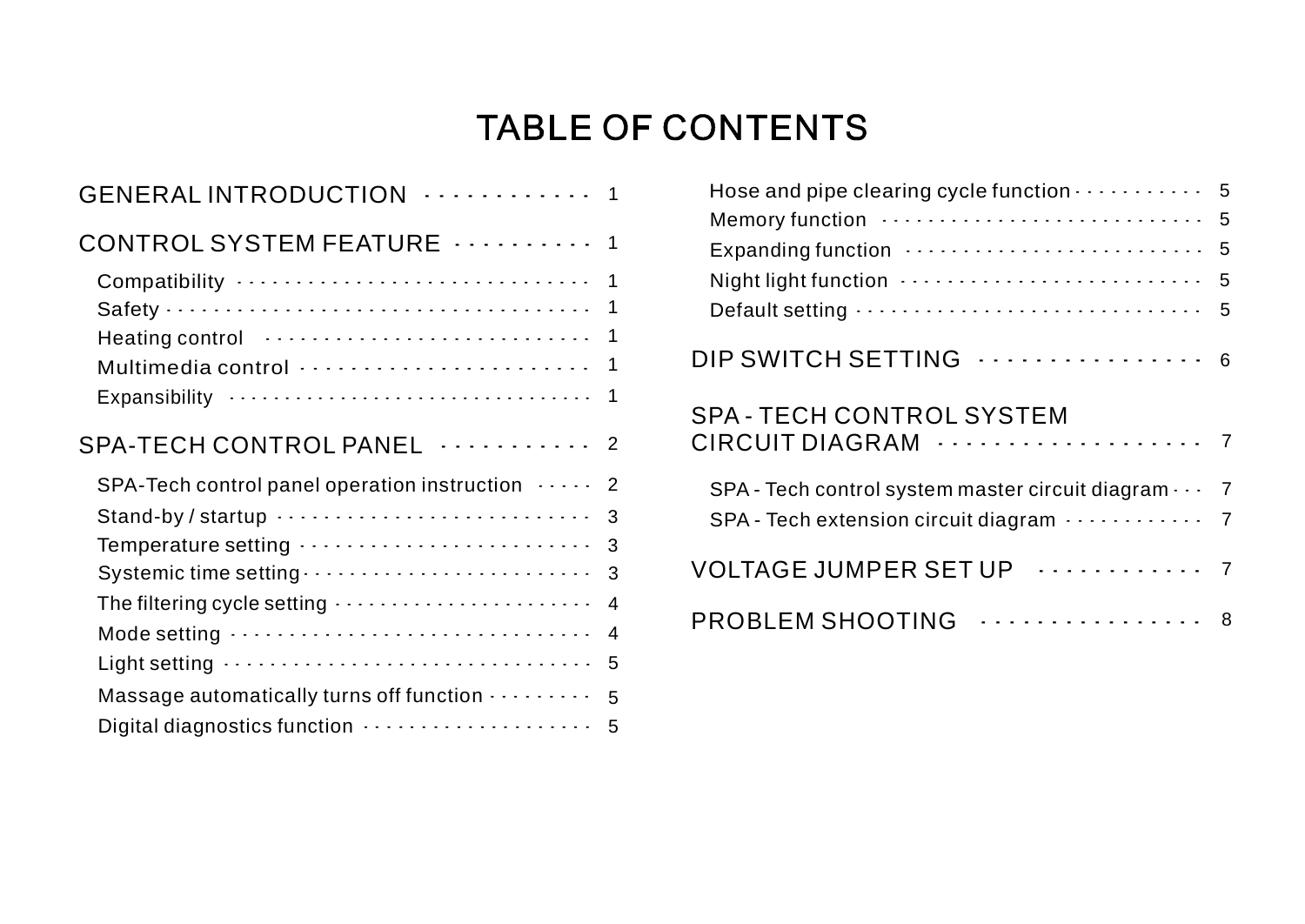# **GENERAL INSTRUCTION**

- SPA tech control system is specially designed for portable spa and swim spa, which have several Intelligent Control and self-protection technology. According to the numbers of pump, the system can be divided to two pumps system, three pumps system and four pumps system, each system have standard version and luxury version for your choice.
- The munual suit for both standard control version and luxury  $\blacksquare$ control version, please be kindly informed that some content only suit for luxury control version will comes with special remark.
- $\blacksquare$  If some parts of the equipment are not available in your product, the related function is not available as well, the related button on the control panel should be ignored accordingly.
- The manufacturer reserves the right to modify part of the design or specifications without prior notice and without entering into any obligation.

# **CONTROL SYSTEM FEATURE**

#### ■ Compatibility

- The system can work in AC220~240V, AC380V and AC220V\*2P, the frequency can work in 50Hz and 60Hz.
- The system can work with both circ pump system and dual speed pump system.
- The system reserve several control programs with 12 DIP switches setting.

#### ■ Safety

- The control system have multi-self-protection program: water flow protection, high voltage protection, low voltage protection, low temperature protection, high temperature protection, super high temperature protection and anti dry heating protection to quarantee the system runs safely.
- Control box is made by ABS with water proof design up to IP 55.

#### $\blacksquare$  Heater control

- The control system comes with a built-in heater to heat up the water.
- The control system can control heat pump or heat exchanger by setting different DIP of composited programme system.

#### • Multimedia control

The system support DVD, liftable TV, IPOD and different kinds of Audio medias.

## $\blacksquare$  Expansibility

The luxury control system comes with excellent expansibility, through adding the extended circuit board, separated control panel, assistant control panel to achieve extra function.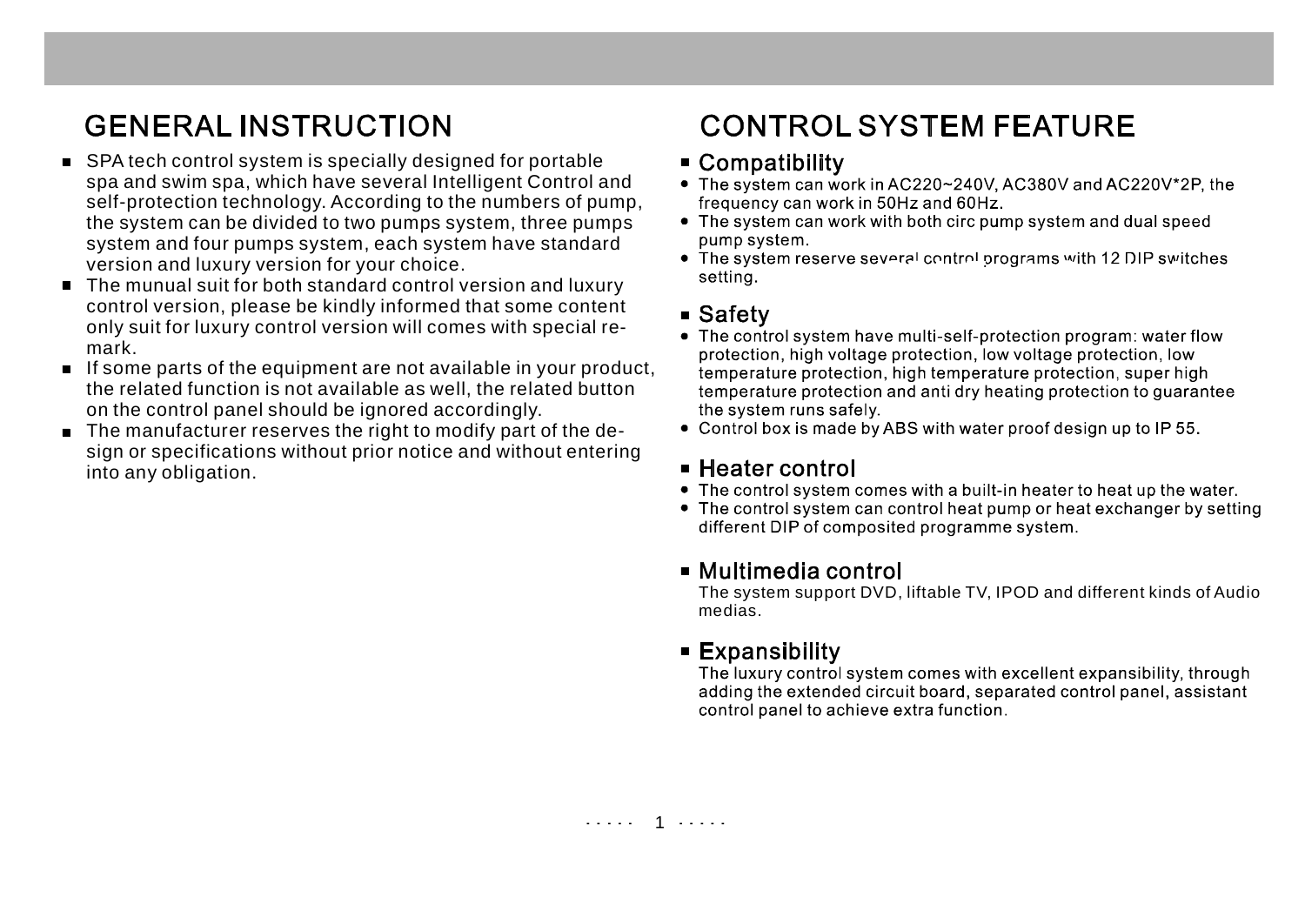# **SPA-TECH CONTROL**

#### • SPA-Tech control panel operation instruction

#### NOTES:

1. Above guide is used to Spa-Tech C-II control panel only.

2. Key "Jets 1" : If it controls a 1 speed pump, it functions

"Turn on/off" for this pump. If it controls a 2 speed pump,

it functions "Turn on at high speed/turn to low speed/turn off".



| <b>KEY</b>    | <b>SYMBOL</b>                                          | <b>FUNCTION</b>   | <b>DESCRIPTION</b>                              |  |
|---------------|--------------------------------------------------------|-------------------|-------------------------------------------------|--|
| <b>POWER</b>  | $\left( \Phi \right)$                                  | Power             | Turn on/off/standby                             |  |
| Jets 1        | ۴                                                      | Pump 1            | Turn on/off pump1                               |  |
| Jets 2        | 3                                                      | Pump <sub>2</sub> | Turn on/off pump2                               |  |
| <b>Blower</b> | $\bigcirc$                                             | Air Blower pump   | Turn on/off blower                              |  |
| Light         | $\circledast$                                          | Lighting          | Turn on/off light, and set light mode           |  |
| Mode          | $(\hspace{-.1cm}\star\hspace{-.1cm})$                  | Mode              | 1. Sleep/economy/standard mode<br>2. Yes/no     |  |
| Time          | ٧                                                      | Time setting      | Time setting                                    |  |
| Warm          | $(\spadesuit)$                                         | Warm              | Adjust Time/Temp(+)/Select modes                |  |
| Cool          | $(\mathbb{Q})$                                         | Cool              | Adjust Time/Temp(-)/Select modes                |  |
| Time+Warm     | $(\%)$<br>$+$ ( $\circ$ )                              | Time+Warm         | Reverse/non-reverse time and temperatue display |  |
| Warm+Cool     | $+$ $($<br>$(\bigcirc$                                 | Warm+Cool         | Panel Locked(PL)/unlock panel                   |  |
| Time+Blower   | $+$ $\left($<br>$\left(\frac{1}{2},\frac{1}{2}\right)$ | Time+Blower       | Restore factory settings                        |  |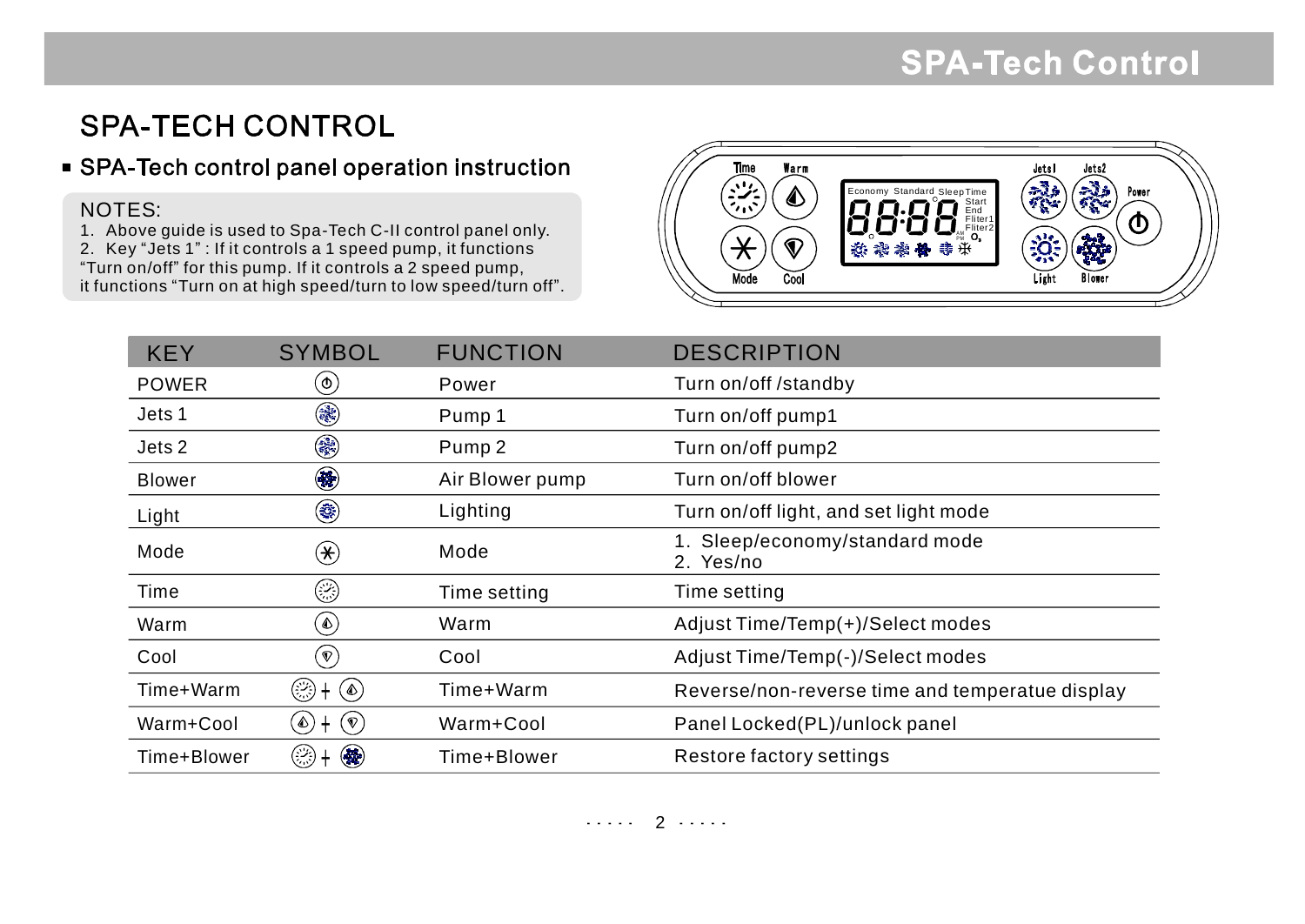## **Stand-by/Power on (** $\circledcirc$ **)**

Stand by: The SPA will automatically go into stand-by mode when the spa is properly supplied with power. In the stand-by mode, the current temperature will appear on the LCD screen, and the Thermostatic function and filtration cycle will get started as per the default setting. No back light on the screen.

Stand-by mode

Note: In the stand-by mode, except " $\circledcirc$ " button and "  $\circledR$  " button, no buttons are available.



Note: When leaving the spa run for one hour  $P_{\text{lower on}}$ without touching any panel's buttons, the system will automatically go into stand-by mode, and the screen light will be turned off.



#### Temperature setting  $(\circledast + \circledast)$  $\blacksquare$

The SPA comes with thermostatically controlled heater; set the tempe- $\bullet$ rature from the control panel, when the actual temperature is lower than the set temperature, the heater will automatically turn on to heat the spa water.

Note: Only the spa equipped with heat pump have the cooling function.

 $\bullet$ In the power on mode, the screen displays the actual water temperature. When "Warm" or "Cool" button is pressed, the digital number showing the set temperature will flash, press "Warm" or "Cool" again to change the set temperature. After 5 seconds, the digital numbers will stop flashing and begin to display the current spa temperature, temperature setting complete.

To raise the set temperature press the "Warm" button.To lower the set temperature, press the "Cool" button. The temperature set point (set temperature) can be adjusted from 10°C to 40°C.

#### ■ Systemic time setting (  $\circled{(*)} + \circled{*}$  )

• Press "Time" button, the current time will be displayed. Program the clock by pressing the "Mode" button and the digital display window will display a digital clock with the HOUR setting flashing. Use the "Warm" or "Cool" buttons to change to the correct HOUR. When the HOUR is correct, press the "Mode" button to save changes and go to minutes setting.Use the "Warm" or "Cool" Buttons to change to the correct MINUTES. When the MINUTES are correct, press the "Mode" button to save changes and complete the time setting.





Before setting the time After setting the time

#### Note:

- 1. The time displayed in the screen is 12-hour clock, AM means " before midday", and PM means "after midday"
- 2. If the HOUR and MINUTE of the time don't need to be changed, press "MODE" twice to skip it;
- 3. Program the time setting as per the above procedures, if leaving the buttons alone for 5 seconds, you will exit the time setting.
- 4. The clock will remain ticking when the spa is turned off or powered off suddenly, no need to adjust the time when the spa is turned on again.

----- 3 ---- -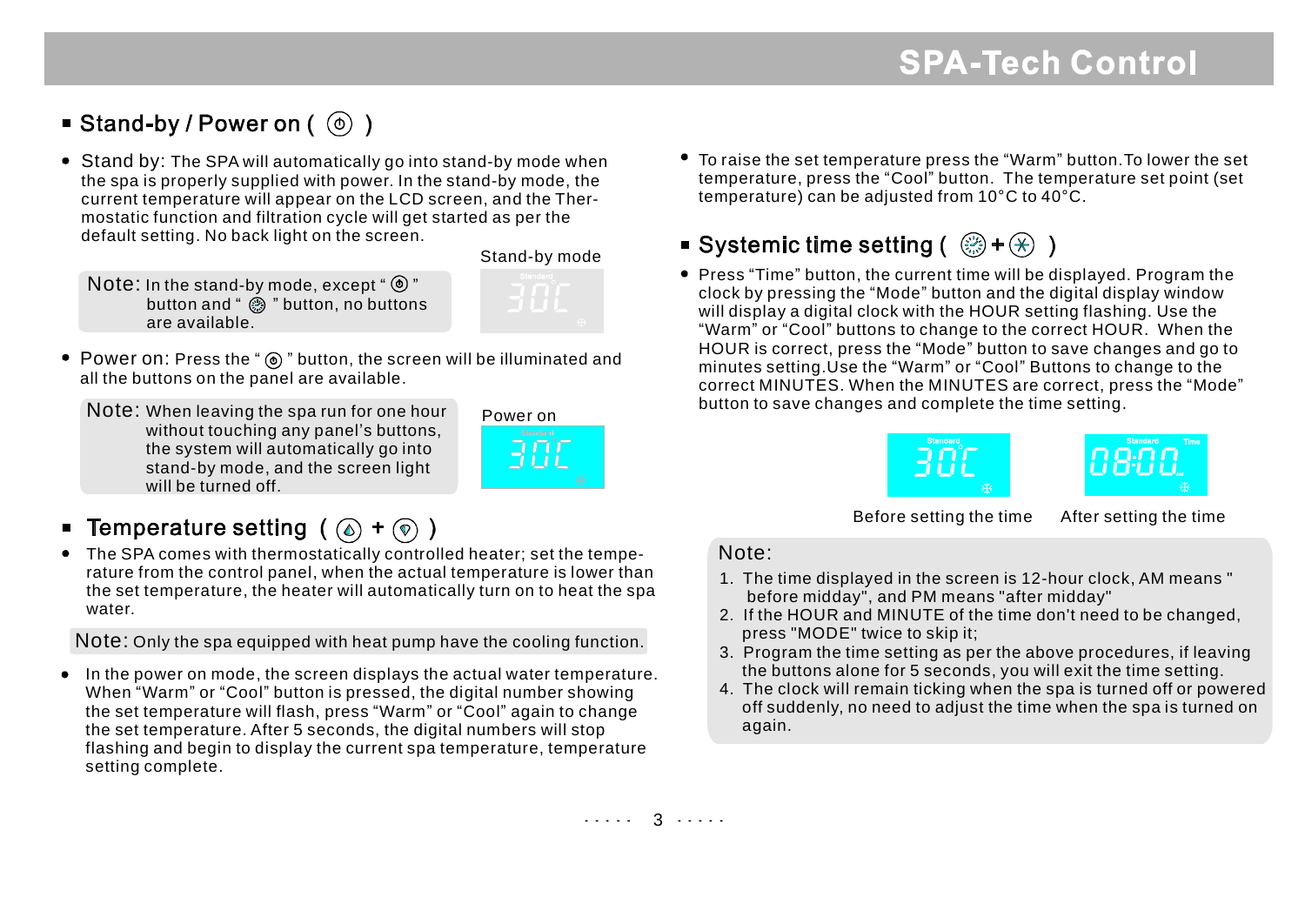## ■ The filtering cycle setting ( $\circledR$ ) +  $\circledR$ )

- When the "TIME" icon appearing on the screen, press " $\mathcal{O}$ ", then press  $\bullet$ " $\circledast$ ", select the hour by pressing "  $\circledast$  " or "  $\circledast$  " . Press "  $\circledast$  " to enter select the minute by pressing "  $\circledcirc$  " or " $\circledcirc$  " . Press" $\circledast$  " to exit the time setting procedure and enter the filter cycle setting programming.
- The "FILTER1, START TIME" appearing on the screen.Select the hour by press "@" or " $\circledcirc$ " to set up the start time for 1 $^{\mathrm{st}}$  filter cycle, press " $\widetilde{\left( \ast \right)}$  " enter .
- "FILTER1 END TIME" appearing on the screen. Press " $\circledcirc$ " or " $\circledcirc$ " to set the "FILTER1 END TIME" for 1 $^{\rm st}$  filter cycle.Press " $\circledast$ " exit the 1 $^{\rm st}$ filter cycle and enter the  $2^{nd}$  filter cycle setting.
- Select hour by press " $\circledcirc$ " or " $\circledcirc$ " to set the start time of the 2<sup>nd</sup> filter cycle setting, press " $\mathcal{R}$ " enter.
- Press " $\circledcirc$ " or " $\circledcirc$ " to set the "FILTER2 END TIME" for 2st filter cycle. Press " $\mathcal{R}$ " to exit programming.



#### Notes:

- 1. Only the hours can be set for the filter cycle.
- 2. If you don't want to change the setting, please press "Mode"to exit. If it is stopped or no operation within 5 seconds during the setting. The system will exit the setting automatically. And the setting is failed.
- 3. The filter cycle run only when the spa is on stand-by mode. In this case, the control panel will show "O3". When the spa is powered on, the filter cycle will not be operated.
- 4. Different time setting will be recommended. If the time setting is same, only 1 time filter cycle will be operated.

## • Mode setting  $(\mathcal{R})$ )

There're 3 modes, "Standard", "Economy" and "Sleep".

**Standard mode:** Heater is always on to maintain the set temperature.

**Economy mode:** Heater is on only during filtering period. Heater will be automatically turned on for frozen protection as soon as the water temperature is lower than 11 degree.

**Sleep mode:** Heater will be on only for frozen protection as soon as the water temperature is lower than 11 degree.

**How to set the modes:** Press "mode" button to enter the mode setting. Then, press "warm" or "cool" button to select different modes. Finally, press the "mode" button to set the mode.

**How to activate economy mode:** Economy mode works only under standby status. After setting economy mode, the screen will show "standard" signal and at the same time the "economy" signal is flashing. Press the " $\circledcirc$ " button to enter standby status for activating the economy mode.









Economic mode (Stand-by)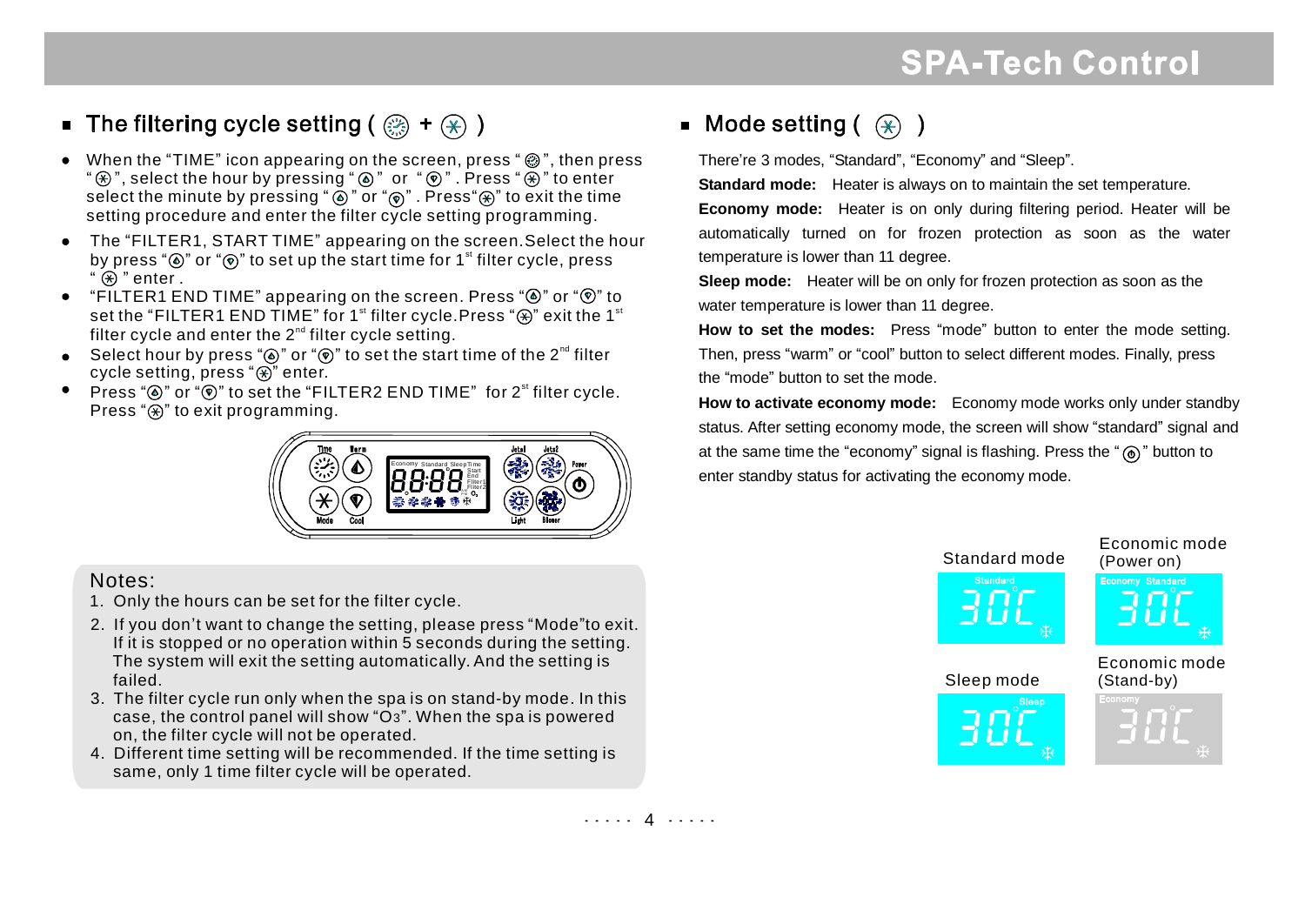## • Light Setting ( (@) )

Press the button "Light" to turn on the light, once again to turn off the light, press the button again to turn the light and change into another mode.

#### **Automatically turns off**  $\blacksquare$

If no buttons press for a while, the on running JET1, JET2 and blowers will automatically turn off. Press the relevant button to start again.

- Note: If the heater is on working and the Jet1 is dual speed pump, then Jet1 will automatically turn to the low speed, and it will not stop running until the heater stop.
- Note:Press( $\circledast$  +  $\circledast$ ) to reset the automatic turn off time. There are three options:15minutes, 30minutes, 60minutes. P15, P30, P60 will display after set.

#### **Digital diagnostics function**  $\blacksquare$

The control system will automatically turn on the protect function after error message appear on the LCD display if there is probably something wrong with the SPA, you can refer to "Trouble shooting" to deal with these problem or provide these information to your dealer.

#### Hose and pipe clearing cycle  $\blacksquare$

The system will turn on air-blower and massage pump high speed for 3~4 minutes to clean the hose and pipe in every filtration cycle.

## **Memory function**

The system will revert to the last setting after each power on.

#### **Expanding function (suitable for luxury panel)**

Luxury control system can control not only the main control panel for standard equipment, but also can control auxiliary control panel and independent control panel. It can maximum control 4 massage pump through by the auxiliary control panel. Independent control panel can specially control the option equipment by itself.



**Option** Independent

Note: The luxury control system can control up to one auxiliary control panel and 5 independent control panel.

#### • Night light function(suitable for luxury panel)

Luxury main control panel, auxiliary control panel and independent control panel are all have high brightness LED backlight, it will convenience to operate the control panel at night.

## • Default setting

Temperature: 38℃.

Model: Standard model.

First filter cycle (filter 1): (8:00AM-10:00AM or 8:00-10:00). Second filter cycle (filter 2): (8:00PM-10:00PM or 20:00-22:00). The default automatic turn off time is 15 minutes.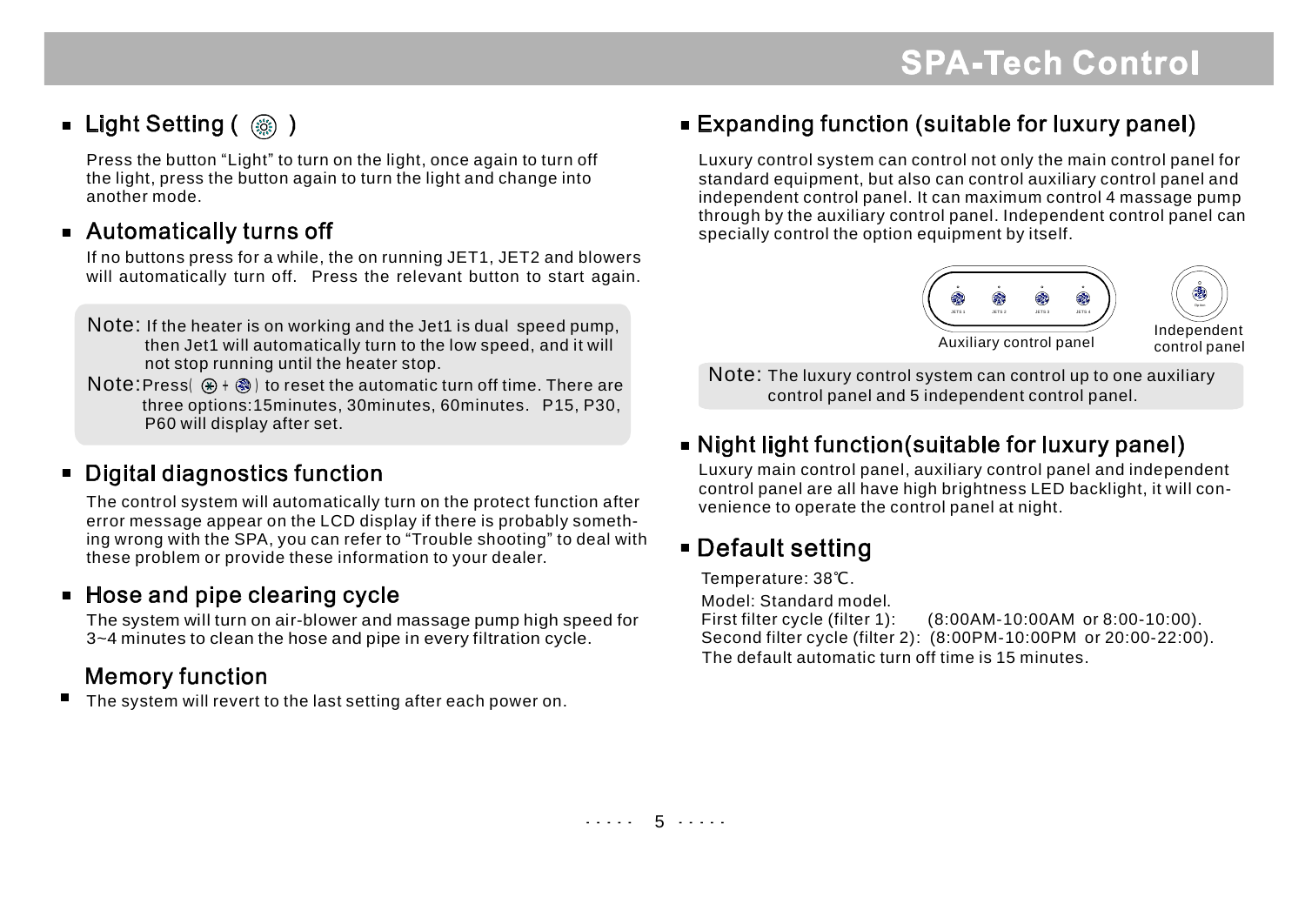## **DIP SWITCH SETTING**

DIP switch setting is for professionals only the control system has different control programs setting available, you can change the DIP switch to adjust the modes. The DIP switch setting must be set by professional personnel.Damage may be caused by wrong setting will not be covered in warranty.

| Setting<br>Mode | <b>OFF</b><br><b>ON</b>                                                                                                                                                            |                                         | Default setting                      |
|-----------------|------------------------------------------------------------------------------------------------------------------------------------------------------------------------------------|-----------------------------------------|--------------------------------------|
|                 | OFF(DIP 1)/OFF(DIP 2), Heat pump only mode.<br>OFF(DIP 1)/ON(DIP 2), Heater only mode.                                                                                             | According to heater<br>system selected. |                                      |
| $\overline{2}$  | ON(DIP 1)/OFF(DIP 2), Heater work with Heat pump mode.<br>ON(DIP 1)/ON(DIP 2), Heat exchanger work mode.                                                                           |                                         |                                      |
| 3               | Pump 1 is two speed pump, low speed as<br>Pump 1 is single speed pump<br>circulation fuction                                                                                       |                                         | According to massage<br>pump 1 type. |
| 4               | Pump 2 is single speed pump<br>Pump 2 is two speed pump                                                                                                                            |                                         | <b>OFF</b>                           |
| 5               | E8 mode (dismiss compressor protection)                                                                                                                                            | E8 mode (compressor protection)         | <b>ON</b>                            |
| 6               | Centigrade Temperature display<br>Fahrenheit Temperature display                                                                                                                   |                                         | <b>OFF</b>                           |
| $\overline{7}$  | 24 hours timing                                                                                                                                                                    | <b>OFF</b>                              |                                      |
| 8               | Dismiss water level detective<br>Water level detective on                                                                                                                          |                                         | ON                                   |
| 9               | "E5" High/Low voltage detective<br>Dismiss "E5" High/Low voltage detective                                                                                                         |                                         | <b>OFF</b>                           |
| 10              | Hotel project mode<br>Standard mode                                                                                                                                                |                                         | <b>ON</b>                            |
| 11              | OFF (DIP 11)/OFF (DIP 12): Any one water pump running high speed, the heater stop working.<br>OFF (DIP 11)/ON (DIP 12): Any two pumps running high speed, the heater stop working. | OFF(DIP 11)/OFF(DIP 12)                 |                                      |
| 12 <sub>2</sub> | ON (DIP 11)/OFF (DIP 12): Any three pumps runing high speed, the heater stop working.<br>ON (DIP 11)/ON (DIP 12): Any pumps and the heater can run at the same time.               |                                         |                                      |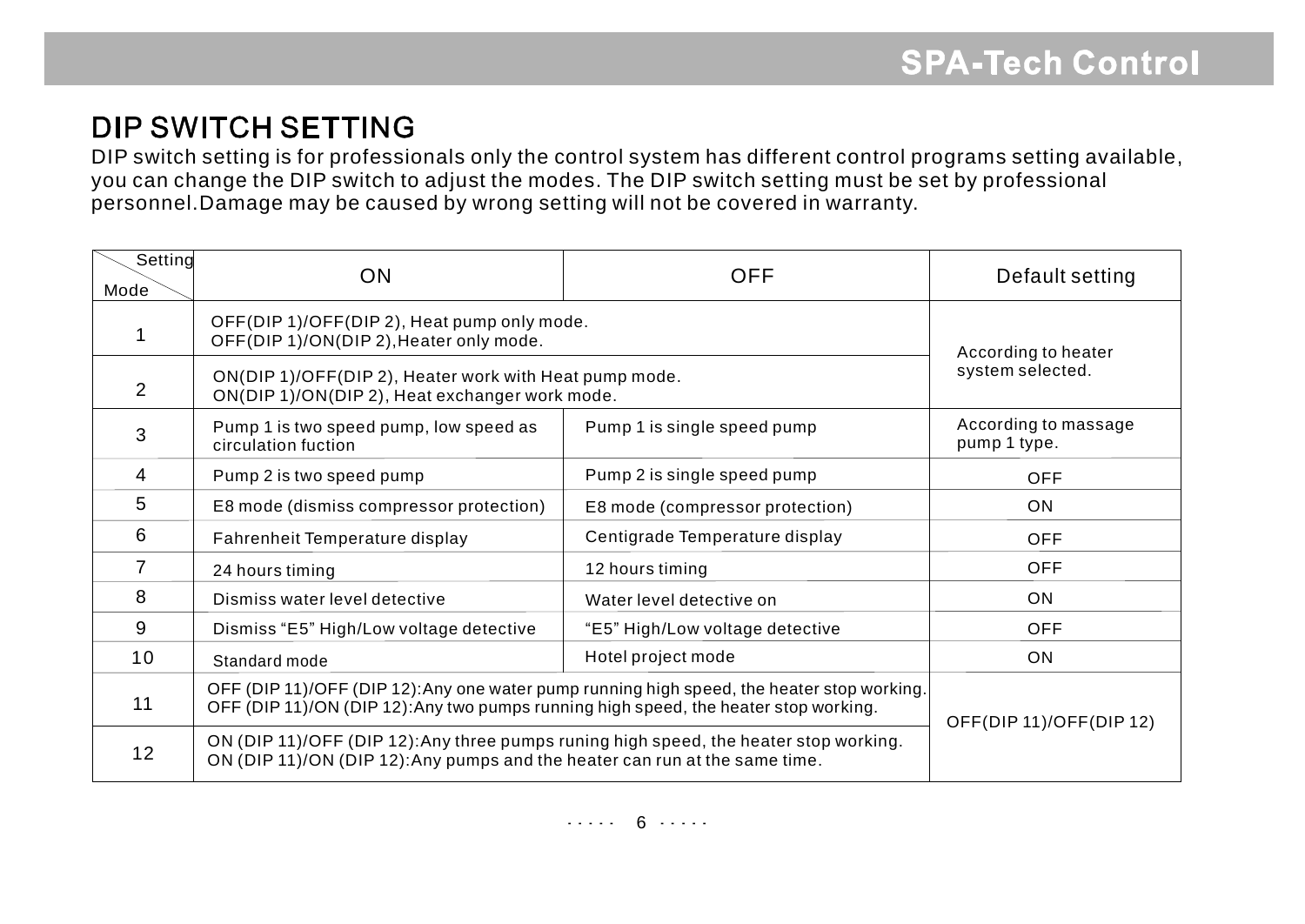# SPA - TECH CONTROL SYSTEM CIRCUIT DIAGRAM

#### • SPA - Tech control system master circuit diagram



#### • SPA - Tech extension circuit diagram (apply for luxury version control system)

SPA - Tech luxury version of control system will have the extension function after the extension control circuit board is set inside the control box. Following is the wiring reference for the circuit diagram of the extension control board:



# **VOLTAGE JUMPER SET UP**

This system has designed phase splitter to meet the requirement of AC220V , AC220V-2P, AC380V , jumper set up reference as following:

| Power input                          | J1 | J <sub>2</sub>             | J3                          | J4                  |
|--------------------------------------|----|----------------------------|-----------------------------|---------------------|
| AC230V                               |    |                            | $J3-J15$ $J7-J13$ $J16-J19$ |                     |
| AC230V/2P   J6-J10   J15-J3   J13-J7 |    |                            |                             | $J$ <b>5</b> $J$ 19 |
| AC380V                               |    | $J3-J15$   J6-J13   J5-J19 |                             |                     |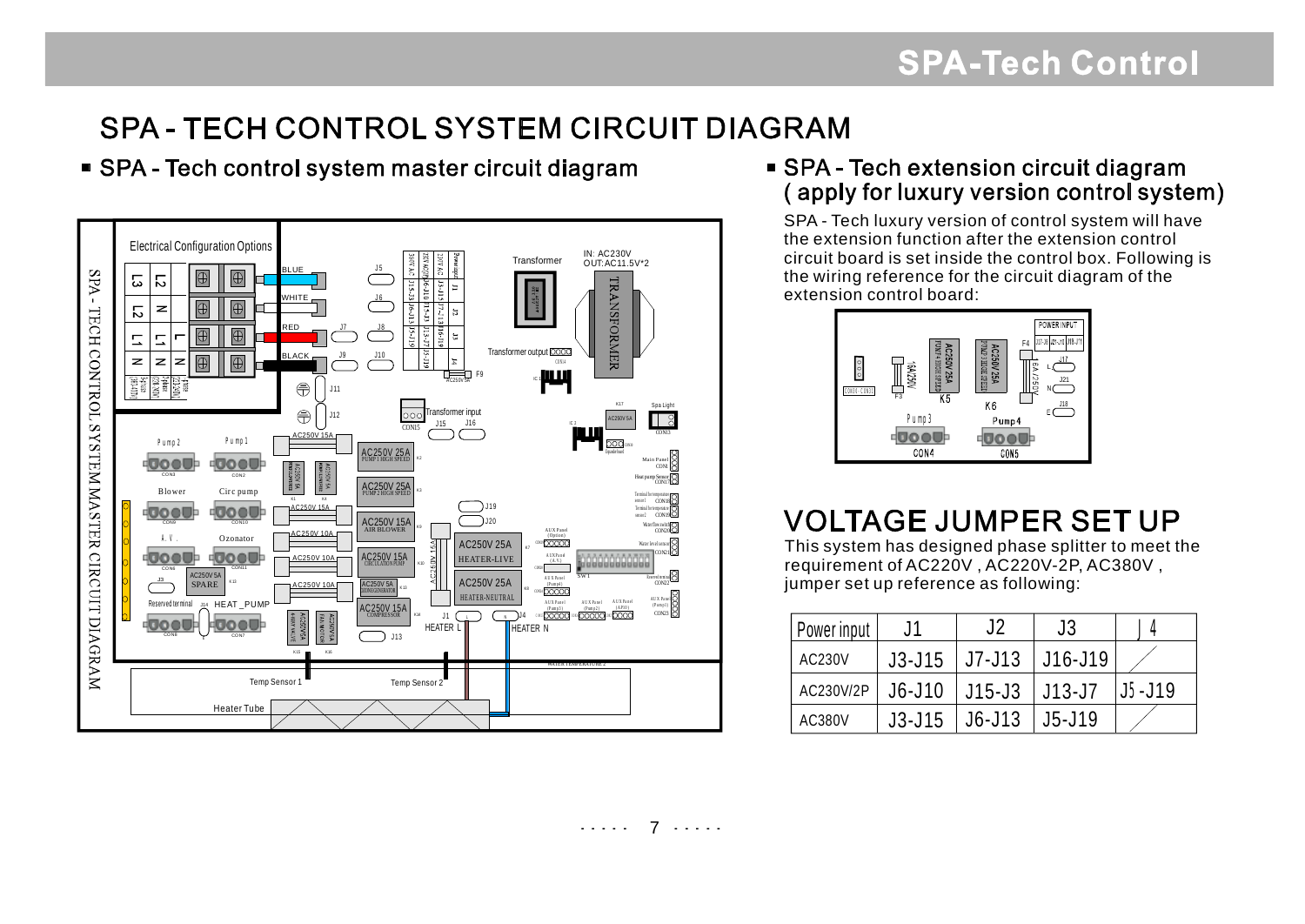# **PROBLEM SHOOTING**

Message E1-> Water temperature  $\bullet$ sensor 1 protection.

> Phenomenon: Control panel display E1, none of the keys respond. The circulation pump works for 1 minute and then stops.

- Causes: 1. The connection between the temperature sensor 1 and main PCB loosed.
	- 2. Temperature sensor 1 fault.

Solutions:

- 1. Tighten the temperature sensor 1 and control panel following the wiring diagram.
- 2. Replace the temperature sensor 1.
- Message E2-> Water temperature sensor 2 protection.

Phenomenon: Control Panel display E2, none of the keys respond. The circulation pump works for 1 minute and then stops.

- Causes: 1. The connection between the temperature sensor 2 and main PCB loosed.
	- 2. Temperature sensor 2 fault.

Solutions:

- 1. Tighten the temperature sensor 2 and control panel following the wiring diagram.
- 2. Replace the temperature sensor 2.
- Message E3-> Heat pump copper tube temperature sensor protection.

Phenomenon: Control Panel display E3, none of the keys respond. The circulation pump works for 1 minute and then stops.

- Causes: 1. The connection between the temperature sensor and main PCB loosed.
	- 2. Temperature sensor fault.

#### Solution:

- 1.Tighten the temperature sensor and control panel following the wiring diagram.
- 2. Replace the temperature sensor.

Message E4-> Water level sensor protection.

Phenomenon: Control Panel display E4, none of the keys Causes: respond. The circulation pump works for 1 minute and then stops.

- 1. The connection between the water level sensor and main PCB loosed.
- 2. Water level sensor fault.
- 3. Water in the spa is lower than the minimum water level.

Solutions:

- 1. Tighten the connection between water level sensor and main PCB.
- 2. Replace the water level sensor.
- 3. Fill the spa water till it is over the minimum water level.
- Message E5-> High voltage or low voltage protection.

Phenomenon: Control Panel display E5, none of the keys respond. The circulation pump works for 1 minute and then stops. Causes:

- 1. Power supply voltage is higher/ lower than the spa rated voltage.
- 2. power receptor in PCB fault.

Solutions:

- 1. Cut off the power supply, check and make sure the power supply according to Spa rated power supply requirement.
- 2. Contact your dealer, replace the PCB.
- Message E6-> Water flow switch protection

Phenomenon: Control Panel display E6, none of the keys respond. The circulation pump works for 1 minute and then stops. Causes:

- 1. The connection between the water flow switch and main PCB loosed.
- 2. Water flow switch fault.
- 3. Circulation tube blocked with air.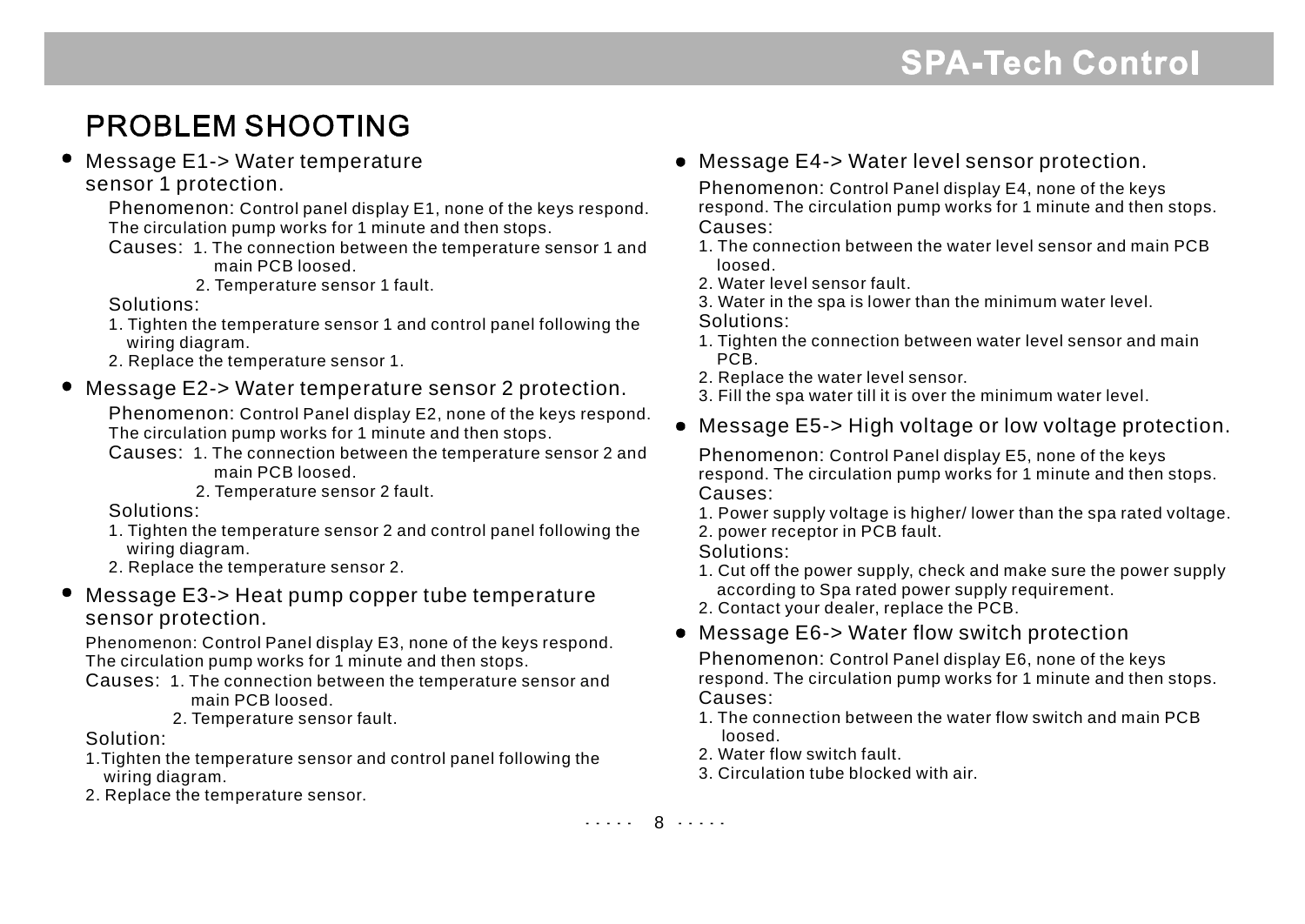#### Solutions:

- 1. Tighten the connection between water flow switch and main PCB.
- 2. Replace the water flow switch.
- 3. Check and make sure all the side check valves are fully open. Uptight the slipknot of the circulation pump to drain out the blocked air in the plumbing.
- Message E8-> Heat pump compressor high/low pressure protection.

Phenomenon: Control Panel display E8, none of the keys respond. The circulation pump works for 1 minute and then stops.

Causes: Heat pump compressor high/low pressure. Solution:

Shut off the power supply, disconnect the heat pump, check if the power cables and signal cables are correctly connected, if the problem persists, contact your dealer.

Message E9-> Inadequate water flow or incorrect  $\bullet$ water level protection.

Phenomenon: Control Panel display E9, none of the keys respond. The circulation pump works for 1 minute and then stops.

Causes: Inadequate water flow or incorrect water level protection from heater.

Solution:

- 1. Check and make sure all the side check valves are fully open. Cut off the power supply, uptight the slip knot of the circulation pump or dual speed pump to drain out the blocked air in the plumbing and power on again.
- 2. check if the heater sensors broken.
- 3. If the problem persists, contact your dealer.
- Message C Low temperature protection.  $\bullet$

Phenomenon: Control Panel display C message, none of the keys respond, circulation pump is working, and heater is working automatically.

Causes: 1. Actual water temperature  $\leq 7^{\circ}$ C.

2. Temperature sensor fault.

Solution:

- 1. Heater will heat till the spa water temperature has arisen up to 9℃, then the message "C" disappears.
- 2. If the actual temperature stays below 7°C for long time, please contact your dealer.
- Message H-> High temperature protection.

Phenomenon: Control Panel display H message, none of the keys respond, heater stops working, circulation pump working automatically.

Causes: 1. The detected water temperature  $\geq 43^{\circ}$ C.

2. Temperature sensor fault .

Solution:

1. Shut off the power and wait till spa water temperature <41 ℃ . 2. If the problem persists, contact your dealer.

#### Message HH-> Over heat protection

Phenomenon: Control Panel display HH message, none of the keys respond, and all the equipments are shut down.

Causes: 1. The detected water temperature  $\geq 47^{\circ}$ C.

2. The temperature sensor fault; Solution:

- 1. Cut off the power supply, wait the water to cool down <41°C.
- 2. If the problem persists, contact your dealer for help.

#### Message PL-> Control panel locked

Phenomenon: the screen displays PL message, all the buttons are unavailable

Causes: The panel is locked;

Solution: Press the button "WARM" and "COOL" simultaneously to unlock the panel.

----- 9 -----